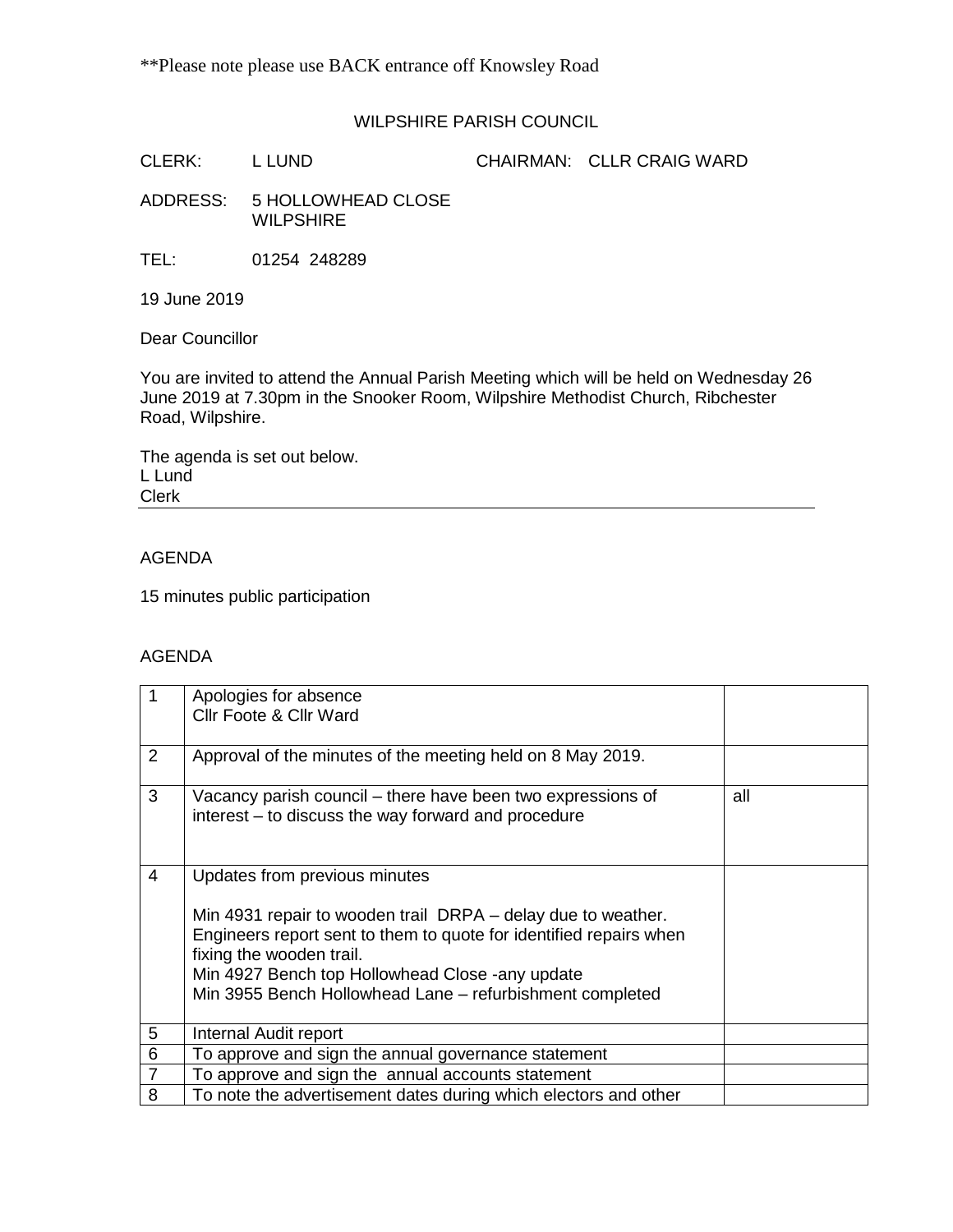|    | interested persons may exercise their rights relating to the annual<br>accounts. Advertisement dates Monday 1 July 2019 to Friday 9<br>August 2019                                                                                                                                                |     |
|----|---------------------------------------------------------------------------------------------------------------------------------------------------------------------------------------------------------------------------------------------------------------------------------------------------|-----|
| 9  | PLANNING APPLICATIONS SINCE THE LAST MEETING                                                                                                                                                                                                                                                      |     |
|    |                                                                                                                                                                                                                                                                                                   |     |
|    | Alteration to façade including new doorway and<br>3/2019/0496 -<br>entrance at lower ground floor level and provision of an extended<br>ramp access and steps to the new entrance at The Homestead,<br><b>Whalley Road, Wilpshire</b>                                                             |     |
|    | https://www.ribblevalley.gov.uk/site/scripts/planx_details.php?appNu<br>mber=3%2F2019%2F0496                                                                                                                                                                                                      |     |
|    | 3/2019/0432 Application for a single storey wooden garden shed<br>with apex roof at Holly Bank, 8 Whalley Road, Wilpshire                                                                                                                                                                         |     |
|    | Here is a link to view the application on our website:                                                                                                                                                                                                                                            |     |
|    | https://www.ribblevalley.gov.uk/site/scripts/planx_details.php?a<br>ppNumber=3%2F2019%2F0432                                                                                                                                                                                                      |     |
| 10 | Meetings attended by Councillors                                                                                                                                                                                                                                                                  |     |
|    | <b>PCL</b>                                                                                                                                                                                                                                                                                        |     |
|    |                                                                                                                                                                                                                                                                                                   |     |
| 11 | Items for the website                                                                                                                                                                                                                                                                             | All |
| 12 | DRPA – trees – Council to consider regular inspection copy of the<br>tree report was emailed to all councillors                                                                                                                                                                                   |     |
| 13 | Accounts for approval<br>L Lund June Salary £470.40 - tax £94.08 = £376.32 cheque 102016<br>HMRC £94.08 - overpayment 22.56 = £71.52 cheque 102017<br>C Walton £405.88 April invoice C0003436 cheque 102015<br>Paul Mollart invoice 15 emergency repairs to fencing DRPA £100.00<br>Cheque 102019 |     |
| 14 | L Pickering internal audit - £170.00 cheque 102018<br>Highway issues - County Cllr Schofield took the matters forward:<br>Junction Warning Sign needed at: Junction Hollowhead<br>Lane/Parsonage Road                                                                                             |     |
|    | Give Way sign on Hollowhead Lane on approach to junction with<br>Parsonage Road                                                                                                                                                                                                                   |     |
|    | On the approach towards Wilpshire prior to junction with York Road<br>- a 'slow' on the road was needed.                                                                                                                                                                                          |     |